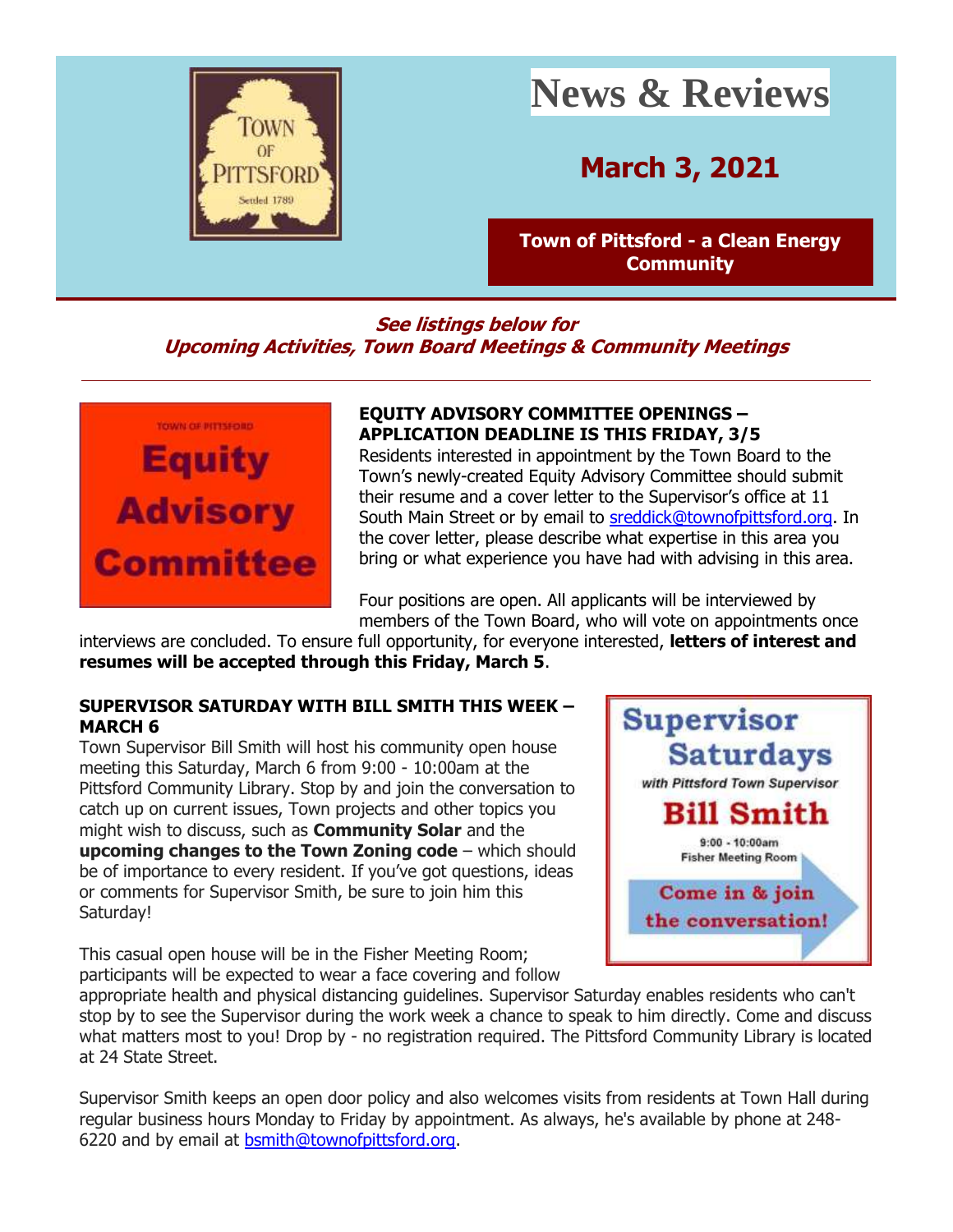#### **SENIORS 3/16 ST. PAT'S CURBSIDE LUNCH BY CHEF JULIE – ORDER DEADLINE 3/9**

Chef Julie is back with a special St. Patrick's Day Curbside Lunch for our seniors on Tuesday, March 16. This holiday-themed meal features savory shepherd's pie, Irish Flag fruit salad, crusty French bread and magical mint brownies – all home cooked by our very own Chef Julie! Cost is \$6.00 per meal. **Meals must be reserved in advance; the reservation deadline is Tuesday, March 9.** Meal pick up is at the bus loop behind the Spiegel Pittsford Community Center. For more information, and to place your order, call our Senior Programs office at 248-6235. The Community Center is located at 35 Lincoln Avenue.

#### **MARCH ACTIVITY BOX – CRAFTY FUN AT HOME FOR KIDS – REGISTRATION DEADLINE TODAY!**

Our Recreation team continues offers unique activities for take home and low contact fun – like our **Activity Boxes** based on fun, seasonal themes! Each topic has a version for ages 3-6 and one for ages 6-13. Our next activity box theme is **"Green, Green, Green."** The box for ages 3-6 includes supplies to create a shamrock suncatcher, leprechaun mask, and more. Kids ages 6-13 can make leprechaun lookers, a fizzy pot, and more with their activity box. To join the fun, be sure to **sign up by TODAY - Wednesday, March 3**. Those registered can pick up their Green, Green, Green activity boxes on March 15 at the Spiegel Pittsford Community Center front desk. Each box is filled with all your child needs to create their projects. For more information and to register access our [program brochure online,](http://r20.rs6.net/tn.jsp?f=001II1FNdzkItUrS2OOIj8UEToBaQoxHvJoZJ5AJXL0KWrI7t2-RCjnXOfY2iNL4YJs1WCsGiYPO4kXiugaHTh5yaJYOCLGdpwZzKKvZy0CNggTMluvUKf9cXKh_jMRF3RFq96ZTWURa1UXq0rRuoDFGjMqn71uoBW5ActQpmraajM-3SKBvenuSlRCHrNrZ9-LoK0MElQV_bM=&c=44nJltt8DQHtJH5pXG7U5ncI6B3qc9Ed_oXkk-bCtAU2GDdlmzGjwA==&ch=6m_GcSrMg34EWpVSFYgbl-HAIMWNVXqLAUkoScOpJbDgrA_O-jvdkw==) or visit our [online Recreation registration page.](http://r20.rs6.net/tn.jsp?f=001II1FNdzkItUrS2OOIj8UEToBaQoxHvJoZJ5AJXL0KWrI7t2-RCjnXOQnUaYRUp3s-3dOp01CdtZKODtYwQDWymFtKZgIguBVfeW8sMCNya_DySZdQgkGI19leXBfsYc1GAsrhtGkVZWtaXDJZNxkVY3RBB0q77ykC4qyAciJFuErfze5v7X8HMAlNL1CzlSoN9l4R5MFySTBB86TTeDbrLmpOGFhQk6Bs8iOwGWmTZzlraWnOfPqKXrkL5SBvqtf7nFVX9NbvibeBNVDbKjrGBr175hN3I0oHoLFg8ZBu_0gYmym2K4GIQ52MdK1hIt501FPvgAP1-tosDNJPZ_6tntAjuYLd08w3XR0E565v3g=&c=44nJltt8DQHtJH5pXG7U5ncI6B3qc9Ed_oXkk-bCtAU2GDdlmzGjwA==&ch=6m_GcSrMg34EWpVSFYgbl-HAIMWNVXqLAUkoScOpJbDgrA_O-jvdkw==) The Community Center is located at 35 Lincoln Avenue.

#### **SENIORS IN-PERSON EXERCISE AT THE COMMUNITY CENTER FOR HEALTHY FUN Zumba Gold and Arthritis Senior Fitness programs return**

We are carefully following New York State COVID-19 guidelines for our Recreation programming and are happy to once again offer some in-person exercise classes for seniors! Seniors can keep moving and have a great time with Zumba Gold and Arthritis Senior Fitness classes - no experience necessary!

**Zumba Gold** class meets Wednesdays from 9:00-10:00am. It features exercise that's fun, easy and effective – no dance or exercise experience needed for this Latin inspired dance fitness program. Classes are suitable for multiple levels of experience and ability – exercises can be modified for the active older adult or the beginner participant.

**Arthritis Senior Fitness class** meets Wednesdays and Fridays from 10:00-11:00am. Start your day with a bit of fun and exercise as you move toward wellness. Movements and exercises in this low impact class can be done seated or standing and help improve balance, joint flexibility, strengthening and toning. Balls, bands and weights are used to improve physical health and working out as a group provides a wonderful social aspect as well!

**Classes are free to Pittsford residents** and \$3.00 per class for non-residents. **Pre-registration is required** for in-person exercise classes. Please call the Senior Programs Office at 248-6235 to register and for more information. Programs begin the week of March 21.

The Town's Spiegel Pittsford Community Center is located at 35 Lincoln Avenue. For details about all of our Recreation programs, pick up a program brochure at the Spiegel Pittsford Community Center (35 Lincoln Avenue), access our [program brochure online,](http://r20.rs6.net/tn.jsp?f=001II1FNdzkItUrS2OOIj8UEToBaQoxHvJoZJ5AJXL0KWrI7t2-RCjnXOfY2iNL4YJs1WCsGiYPO4kXiugaHTh5yaJYOCLGdpwZzKKvZy0CNggTMluvUKf9cXKh_jMRF3RFq96ZTWURa1UXq0rRuoDFGjMqn71uoBW5ActQpmraajM-3SKBvenuSlRCHrNrZ9-LoK0MElQV_bM=&c=44nJltt8DQHtJH5pXG7U5ncI6B3qc9Ed_oXkk-bCtAU2GDdlmzGjwA==&ch=6m_GcSrMg34EWpVSFYgbl-HAIMWNVXqLAUkoScOpJbDgrA_O-jvdkw==) or visit our [online Recreation registration page.](http://r20.rs6.net/tn.jsp?f=001II1FNdzkItUrS2OOIj8UEToBaQoxHvJoZJ5AJXL0KWrI7t2-RCjnXKxoDxGnlgnNRbNCx4Kyr8-Bx-5IHvkL9IB-diqlVIvaT_LjQls5Hh50ncmb1ErdjJTByqR95B9AIq4JlYiamxp76Vrf1XtCSOCdn6R6nuzGfcYDr7CGk9RkgxuyUc8KDxgrjvbvJ0RNdBee-hsp97GCLOLd8RdLvA==&c=44nJltt8DQHtJH5pXG7U5ncI6B3qc9Ed_oXkk-bCtAU2GDdlmzGjwA==&ch=6m_GcSrMg34EWpVSFYgbl-HAIMWNVXqLAUkoScOpJbDgrA_O-jvdkw==)

#### **PITTSFORD ROTARY FOOD DRIVE THIS SATURDAY, 3/6 – PYS FEATURED Donations will go to Pittsford Food Cupboard and Ronald McDonald House**

The [Rotary Club of Pittsford,](http://r20.rs6.net/tn.jsp?f=001II1FNdzkItUrS2OOIj8UEToBaQoxHvJoZJ5AJXL0KWrI7t2-RCjnXKxoDxGnlgnNZy0KXYVF0aNGelXWgdaVUAKUUyDYdgooQcbI4dZhqESfMLVNmvcUO0jDCn0Gk7vx-LCDkaftJ1Av7LkRVdasPhjzB3GaDnzj&c=44nJltt8DQHtJH5pXG7U5ncI6B3qc9Ed_oXkk-bCtAU2GDdlmzGjwA==&ch=6m_GcSrMg34EWpVSFYgbl-HAIMWNVXqLAUkoScOpJbDgrA_O-jvdkw==) in collaboration with the Town of Pittsford, will conduct a drive-through canned and packaged food drive to benefit the [Pittsford Food Cupboard](http://r20.rs6.net/tn.jsp?f=001II1FNdzkItUrS2OOIj8UEToBaQoxHvJoZJ5AJXL0KWrI7t2-RCjnXF5sdssc0i8R5gQAW8PJrvFl7IZFJ5N8qiVI4htwHcjeGX4dBBMvyOROBUpPVRd8p4d1CaHShaG30pg_XgmWr6pA75yAphY04yvgpRIbOrQI&c=44nJltt8DQHtJH5pXG7U5ncI6B3qc9Ed_oXkk-bCtAU2GDdlmzGjwA==&ch=6m_GcSrMg34EWpVSFYgbl-HAIMWNVXqLAUkoScOpJbDgrA_O-jvdkw==) this Saturday, March 6 from 9:00am to noon at Spiegel Pittsford Community Center.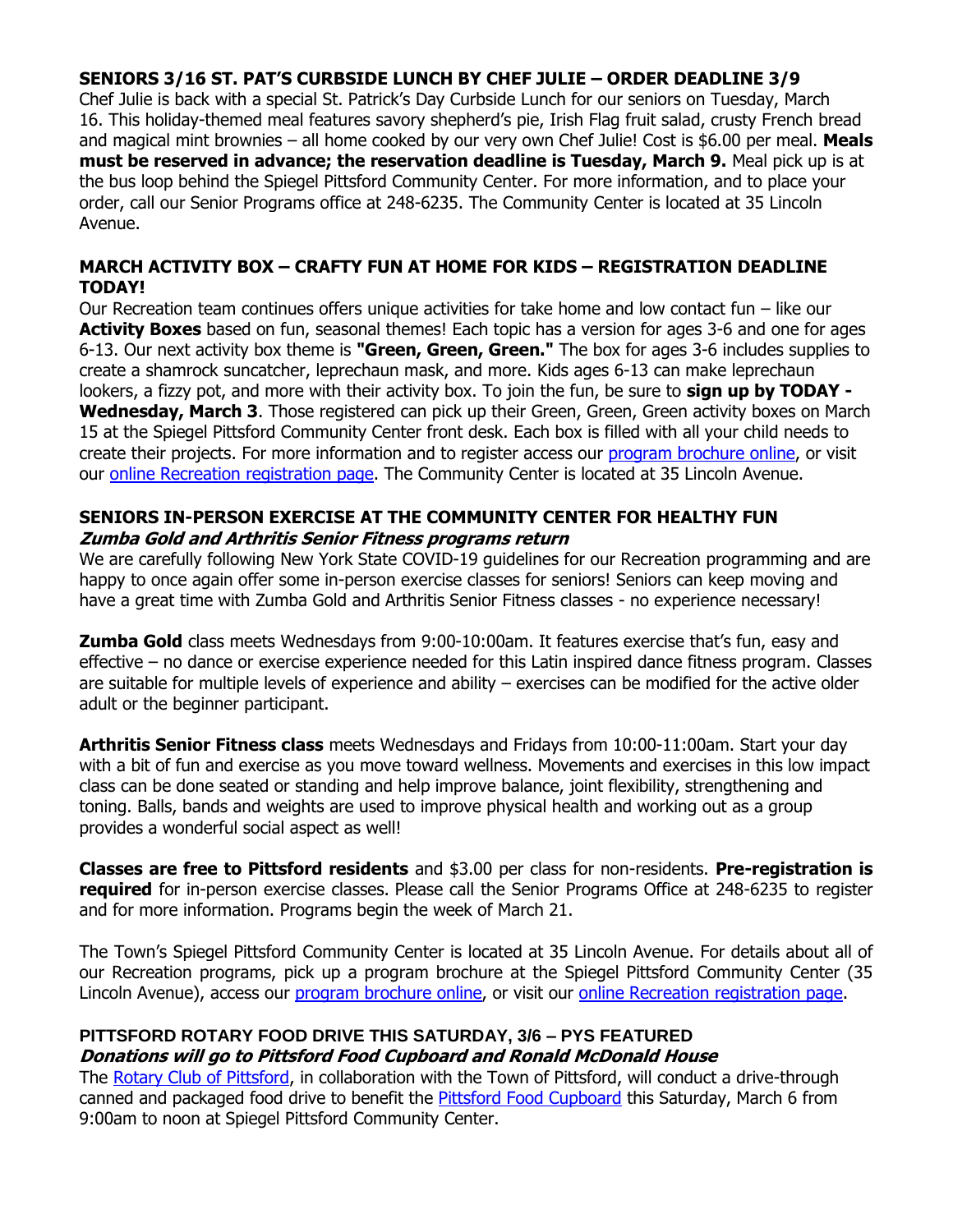The drive also will support [Pittsford Youth Services](http://r20.rs6.net/tn.jsp?f=001II1FNdzkItUrS2OOIj8UEToBaQoxHvJoZJ5AJXL0KWrI7t2-RCjnXJ41wAEa_0-yVnjsRoXjD4R0jXX0Sq5w8Y-cMlCNZc7FSv2HLZVFCm8MOaHRvZ4LMPLtr09Ejuw3qNdPzDujWD0eiM88nK5ZbTztdUYAnYI_19yxAmpPuXE=&c=44nJltt8DQHtJH5pXG7U5ncI6B3qc9Ed_oXkk-bCtAU2GDdlmzGjwA==&ch=6m_GcSrMg34EWpVSFYgbl-HAIMWNVXqLAUkoScOpJbDgrA_O-jvdkw==) and [Ronald McDonald House Charities of Rochester,](http://r20.rs6.net/tn.jsp?f=001II1FNdzkItUrS2OOIj8UEToBaQoxHvJoZJ5AJXL0KWrI7t2-RCjnXKBzT4mFxkrGY35pevp9khfgSSqVkIGaMIbAKGBIPir0GmsO4wcZvSJdrnO7PFHUPLEYfVeh4lb4x86o98fTG-BKUDmk0WhaKA==&c=44nJltt8DQHtJH5pXG7U5ncI6B3qc9Ed_oXkk-bCtAU2GDdlmzGjwA==&ch=6m_GcSrMg34EWpVSFYgbl-HAIMWNVXqLAUkoScOpJbDgrA_O-jvdkw==) which provides support for families who need to be near their children while receiving critical health care in Rochester. The **specific needs for the Ronald McDonald House are** microwavable cups of soup, granola bars, Ramen noodles, applesauce, tuna, single-serving snacks, and mac & cheese.

Rotarians, volunteers from [Pittsford Youth Services](http://r20.rs6.net/tn.jsp?f=001II1FNdzkItUrS2OOIj8UEToBaQoxHvJoZJ5AJXL0KWrI7t2-RCjnXJ41wAEa_0-yVnjsRoXjD4R0jXX0Sq5w8Y-cMlCNZc7FSv2HLZVFCm8MOaHRvZ4LMPLtr09Ejuw3qNdPzDujWD0eiM88nK5ZbTztdUYAnYI_19yxAmpPuXE=&c=44nJltt8DQHtJH5pXG7U5ncI6B3qc9Ed_oXkk-bCtAU2GDdlmzGjwA==&ch=6m_GcSrMg34EWpVSFYgbl-HAIMWNVXqLAUkoScOpJbDgrA_O-jvdkw==) and Town staff will be collecting canned and other packaged foods, snow or shine. **PYS will be offering information on the services they offer** for the youth and families of our community, and will be **selling limited edition 2021 Duck Drop Derby**  face masks. Proceeds will benefit PYS progams. Click this link for a list of current Food Cupboard [needs.](http://r20.rs6.net/tn.jsp?f=001II1FNdzkItUrS2OOIj8UEToBaQoxHvJoZJ5AJXL0KWrI7t2-RCjnXKt3Hs0iIFiFDh-Ti9O0EWIvhs2nbiWfeiPZnuQRIbrPM_9IhQg7ZWNw4OjlmotAxqHGDKPl2g44A8KWUCEjpFrE7KHcYAEsSxaS_2JROMRaXWXETZd9jp6-8-cKkNDK14AVCbiZ3rOm&c=44nJltt8DQHtJH5pXG7U5ncI6B3qc9Ed_oXkk-bCtAU2GDdlmzGjwA==&ch=6m_GcSrMg34EWpVSFYgbl-HAIMWNVXqLAUkoScOpJbDgrA_O-jvdkw==)

Volunteers working will be taking COVID-19 precautionary measures, including wearing face coverings and gloves and maintaining safe distances. The Pittsford Food Cupboard is among the many organizations that benefit from Pittsford Rotary's mission of service to our community and beyond. Please help our Rotarians help those in need if you can. The Spiegel Pittsford Community Center is located at 35 Lincoln Avenue in the Village of Pittsford.



#### **LIBRARY OFFERS MAKING THE SERIES "IN THIS MOMENT" ONLINE DISCUSSION**

On Wednesday, March 10 at 7:00pm, the Pittsford Community Library offers a free online program with Amanda Chestnut, curator of the In This Moment chapbook series. Chestnut will discuss the inspiration and process behind the creation of the 10-part project that culminated in 10 teams of Black writers and photographers profiling 10 Black leaders from across the City of Rochester. Among those profiled are musician and attorney Danielle Ponder, renowned local artist Shawn Dunwoody, and New York State Senator Samra Brouk. An email with the Zoom link will be sent the day of

the program. The program is free and open to the public; registration is required to receive the Zoom link. [Register online via the Library online program calendar](http://r20.rs6.net/tn.jsp?f=001II1FNdzkItUrS2OOIj8UEToBaQoxHvJoZJ5AJXL0KWrI7t2-RCjnXMzId8gEKYAcSOyuDLIoSzsaXzBmw1knFzjZDUhyoS2fgx6ytEfSW_m4bkAY5bdMYVTbv6YPKcCj2w9sbipnwNy_0dN4YsZSZ2sEqORyoUAhBq4IH4ZmhYygwH8IklNdWw==&c=44nJltt8DQHtJH5pXG7U5ncI6B3qc9Ed_oXkk-bCtAU2GDdlmzGjwA==&ch=6m_GcSrMg34EWpVSFYgbl-HAIMWNVXqLAUkoScOpJbDgrA_O-jvdkw==) or visit [www.townofpittsford.org/home](http://r20.rs6.net/tn.jsp?f=001II1FNdzkItUrS2OOIj8UEToBaQoxHvJoZJ5AJXL0KWrI7t2-RCjnXOvA2Dvieo_qI2DlAZwYBCTJHnwHruXavc4EMWPTr4VgWSyWudIoDnhr8SRrHs-1U7c-0-hCbnKReS7wVcQwv62OCR52KHkMa43eaMiM5ws9EtiWdjNf4Mw=&c=44nJltt8DQHtJH5pXG7U5ncI6B3qc9Ed_oXkk-bCtAU2GDdlmzGjwA==&ch=6m_GcSrMg34EWpVSFYgbl-HAIMWNVXqLAUkoScOpJbDgrA_O-jvdkw==)[library](http://r20.rs6.net/tn.jsp?f=001II1FNdzkItUrS2OOIj8UEToBaQoxHvJoZJ5AJXL0KWrI7t2-RCjnXOvA2Dvieo_qI2DlAZwYBCTJHnwHruXavc4EMWPTr4VgWSyWudIoDnhr8SRrHs-1U7c-0-hCbnKReS7wVcQwv62OCR52KHkMa43eaMiM5ws9EtiWdjNf4Mw=&c=44nJltt8DQHtJH5pXG7U5ncI6B3qc9Ed_oXkk-bCtAU2GDdlmzGjwA==&ch=6m_GcSrMg34EWpVSFYgbl-HAIMWNVXqLAUkoScOpJbDgrA_O-jvdkw==) and use the Library Program Registration link.

#### **FOOD CUPBOARD DELIVERY TO PITTSFORD SENIORS**

#### **Sign up in advance, next delivery date is 3/12**

The Pittsford Food Cupboard is offering delivery of groceries and supplies to senior citizens age 65 or older that reside in the Pittsford. There are no income requirements to participate. Seniors interested in receiving home delivery must **sign up for the program in person at the Pittsford Food Cupboard offices**. The Food Cupboard will offer fresh produce, wholesome breads, frozen meat and dairy items in addition to non-perishable canned goods. **Deliveries will be available on the second and fourth Friday of each month**, between 11:00am and 2:00pm. For more information, call (585) 264-9860 and ask for Claire or visit [www.pittsfordfoodcupboard.net.](http://r20.rs6.net/tn.jsp?f=001II1FNdzkItUrS2OOIj8UEToBaQoxHvJoZJ5AJXL0KWrI7t2-RCjnXF5sdssc0i8R5gQAW8PJrvFl7IZFJ5N8qiVI4htwHcjeGX4dBBMvyOROBUpPVRd8p4d1CaHShaG30pg_XgmWr6pA75yAphY04yvgpRIbOrQI&c=44nJltt8DQHtJH5pXG7U5ncI6B3qc9Ed_oXkk-bCtAU2GDdlmzGjwA==&ch=6m_GcSrMg34EWpVSFYgbl-HAIMWNVXqLAUkoScOpJbDgrA_O-jvdkw==)

The remaining **winter delivery dates** (second and fourth Friday of the month) are March 12 and 26.

The Pittsford Food Cupboard, located at 3800 Monroe Avenue, Suite 26, is open Tuesdays and Fridays from 9:30am – 1:30pm and the first and third Saturday of each month from 9:30 – 11:30am.

#### **FRIENDS OF PITTSFORD LIBRARY MINI BOOK SALE IS MARCH 19 & 20**

Library book sales are back! The next [Friends of Pittsford Library mini book sale](http://r20.rs6.net/tn.jsp?f=001II1FNdzkItUrS2OOIj8UEToBaQoxHvJoZJ5AJXL0KWrI7t2-RCjnXF5sdssc0i8RLdFj4TnnyxyCAsgEgLGWUId6mSiH49NFgUoH_3vShPLn3S5i7M_gMpah6OOl_evxxA53ZKi9Z3-hKzI-TnHQLKYE7FkXIRDG&c=44nJltt8DQHtJH5pXG7U5ncI6B3qc9Ed_oXkk-bCtAU2GDdlmzGjwA==&ch=6m_GcSrMg34EWpVSFYgbl-HAIMWNVXqLAUkoScOpJbDgrA_O-jvdkw==) is Friday and Saturday, March 19 and 20 from 10:00am - 5:00pm in the Pittsford Community Library's Fisher Meeting Room. **The sale is open to all!** To ensure enough time and space for all to safely browse, **physical distancing and mask wearing will be required**, the number of shoppers in the room at a time will be limited, and shopping time will be limited to 20 minutes per guest. While there will be fewer tables, tables will be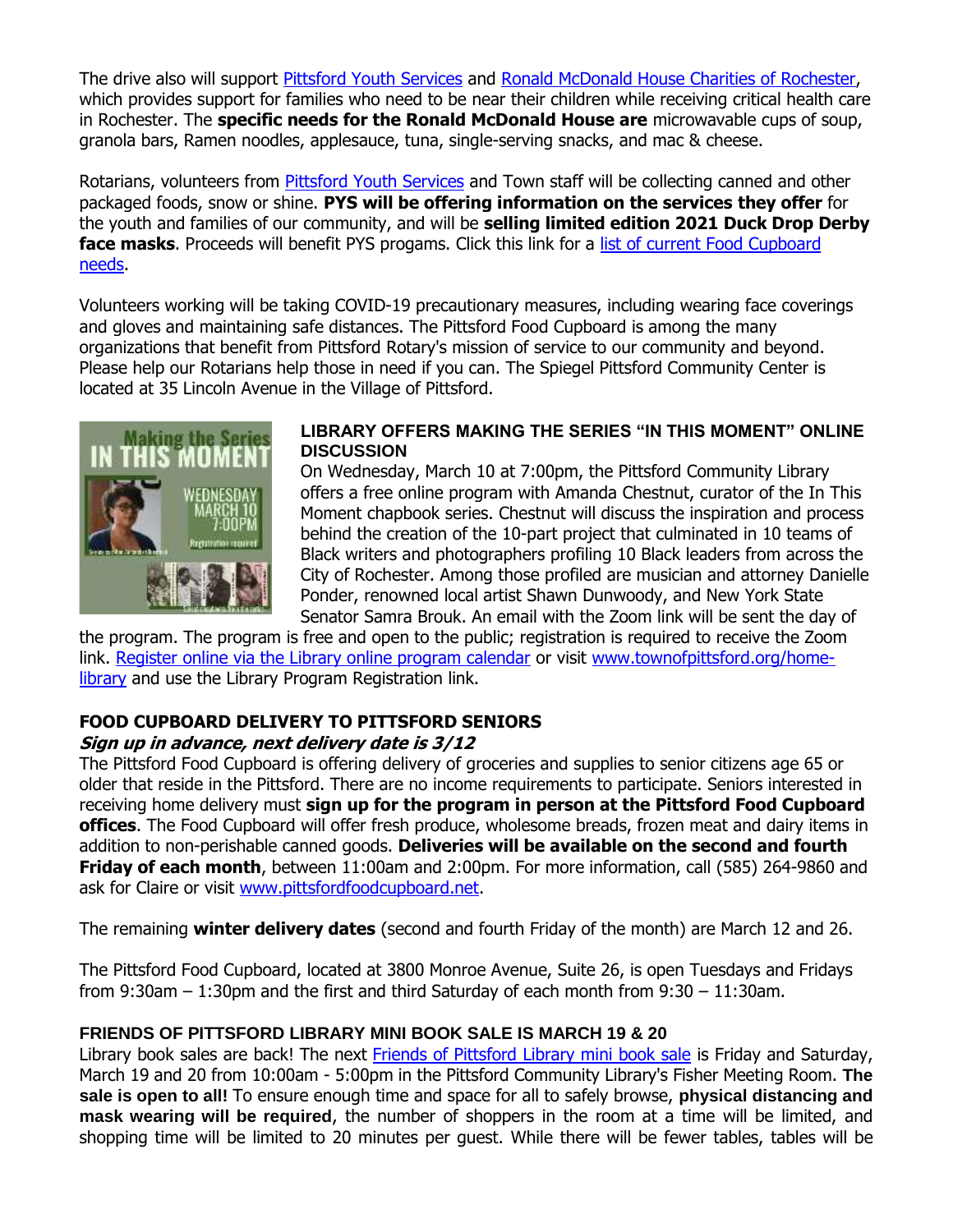replenished throughout the sale so everyone has a chance to find some wonderful bookish buys. **Bags won't be available so please bring your own if you'd like.** All proceeds benefit our Pittsford Community Library!

#### **LIBRARY FRIENDS BOOK DONATIONS ACCEPTED BY APPOINTMENT**

The Friends of the Pittsford Library are now accepting book donations by appointment; the donation drop box remains closed and donation pickups are no longer available. Donors can call (585) 727-2895 to make an appointment; donors will be met at the Friends Sorting Room door in the Pittsford Community Library hallway. Donation appointment times are available Monday - Friday, 9:30 - 11:00am. Donations will help raise funds to support programs and materials for our Library; more info pittsfordlibraryfriends.com

**Donations accepted include** current year and pre-1940 almanacs, music and audio CDs, DVDs, puzzles, games, postcards, hard cover and paperback books, textbooks, current review books, and 2019-21 computer manuals. **Materials that cannot be accepted include** encyclopedias, dictionaries, Reader's Digest Condensed Books, Time Life Sets, VHS and cassette tapes, garage or library sale discards, and catalogues.

Check the Pittsford Library Friends website for *upcoming book sales* - the next one is March 19!

#### **REMINDERS**

#### **TREE, SHRUB & PLANT PRE-ORDER PROGRAM – ORDER DEADLINE THIS FRIDAY**

The order deadline for the Monroe County Soil and Water (MCSW) Conservation District's annual Conservation Tree, Shrub, and Plant pre-order program is this Friday, March 5. The program offers a wide variety of evergreens, hardwood trees, shrubs, wildflowers, groundcovers, seed mixes, plant variety conservation packs, and even enhancement items like bluebird nesting boxes and bat roosting boxes! Proceeds from the annual sale will benefit the MCSW Conservation District's education and preservation programs.

Planting trees and shrubs is perhaps the most effective way for individuals to help keep our environment clean and green. In addition to providing shade, privacy, wildlife habitat, borders, windbreaks and snow fences, trees provide many environmental benefits not visible to the eye. They work as filters to help protect drinking water, clean the air of pollutants, help mitigate stormwater runoff and stabilize soil to prevent erosion, and reduce noise by acting as sound barriers. Trees can help cool your home in the summer, and break cold winds in the winter, helping to reduce energy use. They can even add value to your property.

**Orders are due by this Friday, March 5** and will be ready for pick up on April 22 - 23 at Monroe County's ecopark facility (10 Avion Drive, Rochester 14624). To find the 2021 catalog, fillable online and printable order forms, a plant fact sheet and planting tips, visit the Monroe County Soil and Water Conservation District's [Tree and Shrub Program web page](http://r20.rs6.net/tn.jsp?f=001II1FNdzkItUrS2OOIj8UEToBaQoxHvJoZJ5AJXL0KWrI7t2-RCjnXPGObDBFEyIYuK4ZwXklxzyEoOR_Mlk96HB0SxZANjl_Lp5wutbuv7ZByfmlPBokMcCrfzH4SmfVDj7w6tlDN3adCMZZqng5PE3nFSh8TuokXybiSyrt5hY=&c=44nJltt8DQHtJH5pXG7U5ncI6B3qc9Ed_oXkk-bCtAU2GDdlmzGjwA==&ch=6m_GcSrMg34EWpVSFYgbl-HAIMWNVXqLAUkoScOpJbDgrA_O-jvdkw==). Order forms are also available at local Town and Village Clerk's offices. For further information, visit the MCSW Conservation District website at [www.monroecountyswcd.org,](http://r20.rs6.net/tn.jsp?f=001II1FNdzkItUrS2OOIj8UEToBaQoxHvJoZJ5AJXL0KWrI7t2-RCjnXGh8ZhGeFtwhPa_laf3tzXa15NfBrjrufas8F1uphg18R5lEqsZsAb6jVqWbveSkDC2dEaqiRndt9wGUGy-GyYDPsdyk011-vdl4en-WC7q_&c=44nJltt8DQHtJH5pXG7U5ncI6B3qc9Ed_oXkk-bCtAU2GDdlmzGjwA==&ch=6m_GcSrMg34EWpVSFYgbl-HAIMWNVXqLAUkoScOpJbDgrA_O-jvdkw==) email [mcswcd@monroecounty.gov](mailto:mcswcd@monroecounty.gov) or call the MCSW Conservation District office Monday - Friday, 8:00am-4:00pm, at (585) 753-7380. Improve the environmental health of your property and support local conservation efforts - place your order today!

#### **SEASONAL PARKING RESTRICTIONS IN EFFECT THROUGH APRIL 1, 2021**

In order to facilitate snow removal, Town of Pittsford seasonal parking restrictions are currently in effect through April 1, 2021. Parking of any vehicle on public roads - including state highways and on the shoulder of all roads - is prohibited each year from November 15 through April 1 in all areas within the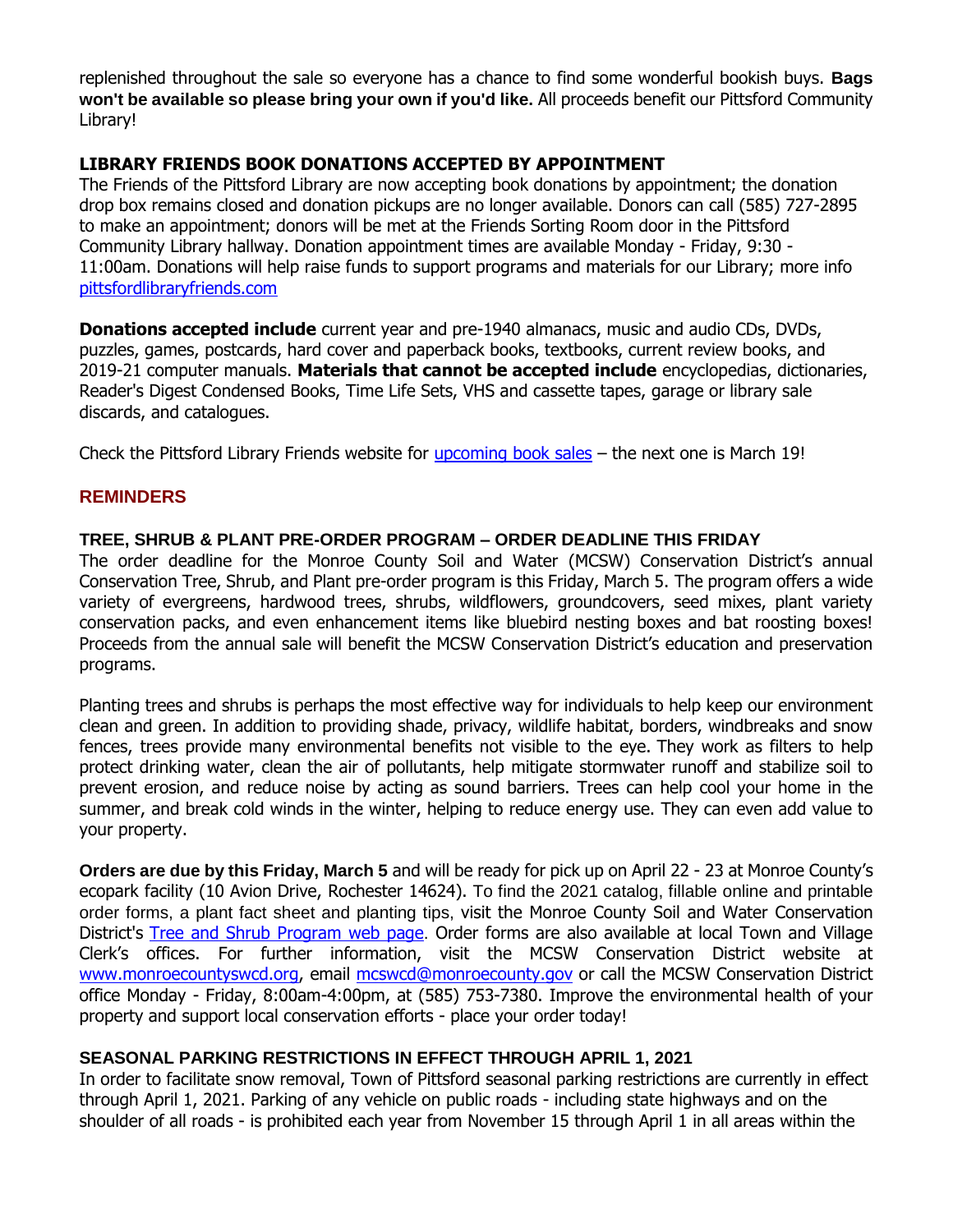Town and outside of the Village. During this time, please don't park on or along public roads outside of the Village. Please note violators may be ticketed or towed.

When the snow flies, we need roadsides clear of vehicles so our plows can get through. This is especially true in neighborhoods, where the streets are narrower. Vehicles parked along the roadside can hinder plows accessing your neighborhood. Please help us keep our streets safe and accessible!

#### **ASL INTERPRETER ALWAYS AVAILABLE AT TOWN BOARD MEETINGS**

The Town of Pittsford has an American Sign Language interpreter available at every Pittsford Town Board meeting, to interpret for those who need this service. Those who can't attend a Town Board meeting in person but are planning to watch the meeting's live stream can confirm their need for the interpreter by emailing [comments@townofpittsford.org.](mailto:comments@townofpittsford.org?subject=ASL%20interperter%20request%20for%20Town%20Board%20meeting) Requests can be made in advance or can be emailed through the first ten minutes of the meeting. An on-demand Town Board meeting video with closed captioning will be available within 48 hours of the meeting; visit [www.townofpittsford.org/home](http://r20.rs6.net/tn.jsp?f=001II1FNdzkItUrS2OOIj8UEToBaQoxHvJoZJ5AJXL0KWrI7t2-RCjnXLKDG8ihdBg3qbvZX2vk8Jy6HMr7gx3hyiCQpd9YEKTiw-APblTMfEA30ulCewukL2jrfkXYF25PkFNprsraJhVU96nF2VdiM4ZPRyDWe06UKxR3nYcl3w8=&c=44nJltt8DQHtJH5pXG7U5ncI6B3qc9Ed_oXkk-bCtAU2GDdlmzGjwA==&ch=6m_GcSrMg34EWpVSFYgbl-HAIMWNVXqLAUkoScOpJbDgrA_O-jvdkw==)[channel12](http://r20.rs6.net/tn.jsp?f=001II1FNdzkItUrS2OOIj8UEToBaQoxHvJoZJ5AJXL0KWrI7t2-RCjnXLKDG8ihdBg3qbvZX2vk8Jy6HMr7gx3hyiCQpd9YEKTiw-APblTMfEA30ulCewukL2jrfkXYF25PkFNprsraJhVU96nF2VdiM4ZPRyDWe06UKxR3nYcl3w8=&c=44nJltt8DQHtJH5pXG7U5ncI6B3qc9Ed_oXkk-bCtAU2GDdlmzGjwA==&ch=6m_GcSrMg34EWpVSFYgbl-HAIMWNVXqLAUkoScOpJbDgrA_O-jvdkw==) and use the On-Demand links to view previously recorded meetings.

#### **UPCOMING COMMUNITY ACTIVITIES IN PITTSFORD**

- **Supervisor Saturday with Bill Smith** join the conversation with Town Supervisor Bill Smith at this casual open house, topics of discussion based upon attendee interest; Saturday, 3/6, 9:00 - 10:00am, Fisher Meeting Room (first floor), Pittsford Community Library, 24 State Street. Please note participants will be expected to wear a face covering and follow appropriate health and physical distancing guidelines.
- [Pittsford Rotary Food Drive,](http://r20.rs6.net/tn.jsp?f=001II1FNdzkItUrS2OOIj8UEToBaQoxHvJoZJ5AJXL0KWrI7t2-RCjnXPGObDBFEyIYuEmjZq94aJ6Wfb1iGHo1woPsOvmAzETj7vchg3kKBCkkVdIjJN9CpPRbOwehegHZT0Zgeq14CA7Y758hERUotnGU1dbWzLND&c=44nJltt8DQHtJH5pXG7U5ncI6B3qc9Ed_oXkk-bCtAU2GDdlmzGjwA==&ch=6m_GcSrMg34EWpVSFYgbl-HAIMWNVXqLAUkoScOpJbDgrA_O-jvdkw==) Saturday, 3/6, 9:00am 12noon, Spiegel Pittsford Community Center, 35 Lincoln Avenue; canned and other packaged goods needed for Ronald McDonald House [Charities of Rochester](http://r20.rs6.net/tn.jsp?f=001II1FNdzkItUrS2OOIj8UEToBaQoxHvJoZJ5AJXL0KWrI7t2-RCjnXKBzT4mFxkrGY35pevp9khfgSSqVkIGaMIbAKGBIPir0GmsO4wcZvSJdrnO7PFHUPLEYfVeh4lb4x86o98fTG-BKUDmk0WhaKA==&c=44nJltt8DQHtJH5pXG7U5ncI6B3qc9Ed_oXkk-bCtAU2GDdlmzGjwA==&ch=6m_GcSrMg34EWpVSFYgbl-HAIMWNVXqLAUkoScOpJbDgrA_O-jvdkw==) (microwavable cups of soup, granola bars, Ramen noodles, applesauce, tuna, single-serving snacks, and mac & cheese) and Pittsford Food Cupboard (see list of Pittsford [Food Cupboard needs here\)](http://r20.rs6.net/tn.jsp?f=001II1FNdzkItUrS2OOIj8UEToBaQoxHvJoZJ5AJXL0KWrI7t2-RCjnXKt3Hs0iIFiFDh-Ti9O0EWIvhs2nbiWfeiPZnuQRIbrPM_9IhQg7ZWNw4OjlmotAxqHGDKPl2g44A8KWUCEjpFrE7KHcYAEsSxaS_2JROMRaXWXETZd9jp6-8-cKkNDK14AVCbiZ3rOm&c=44nJltt8DQHtJH5pXG7U5ncI6B3qc9Ed_oXkk-bCtAU2GDdlmzGjwA==&ch=6m_GcSrMg34EWpVSFYgbl-HAIMWNVXqLAUkoScOpJbDgrA_O-jvdkw==); [Pittsford Youth Services](http://r20.rs6.net/tn.jsp?f=001II1FNdzkItUrS2OOIj8UEToBaQoxHvJoZJ5AJXL0KWrI7t2-RCjnXJ41wAEa_0-yVnjsRoXjD4R0jXX0Sq5w8Y-cMlCNZc7FSv2HLZVFCm8MOaHRvZ4LMPLtr09Ejuw3qNdPzDujWD0eiM88nK5ZbTztdUYAnYI_19yxAmpPuXE=&c=44nJltt8DQHtJH5pXG7U5ncI6B3qc9Ed_oXkk-bCtAU2GDdlmzGjwA==&ch=6m_GcSrMg34EWpVSFYgbl-HAIMWNVXqLAUkoScOpJbDgrA_O-jvdkw==) staff will be on hand to provide information and sell PYS Duck Drop masks to benefit PYS program.
- [Town of Pittsford Zoning Code Update Workshop,](http://r20.rs6.net/tn.jsp?f=001II1FNdzkItUrS2OOIj8UEToBaQoxHvJoZJ5AJXL0KWrI7t2-RCjnXKBzT4mFxkrGAg9mNzOgbGhOVs2hb3pdB7AkPUxqqq47i7Vij7KJK54iIidu2e6lSU_ikFUVFUz0vBeMnj5Jy5E_liGxo1CjnJqag-r5xW_3_WO7kOgoYEU=&c=44nJltt8DQHtJH5pXG7U5ncI6B3qc9Ed_oXkk-bCtAU2GDdlmzGjwA==&ch=6m_GcSrMg34EWpVSFYgbl-HAIMWNVXqLAUkoScOpJbDgrA_O-jvdkw==) Saturday, March 13, 10:00am via Zoom; Town of Pittsford residents, business and property owners, community leaders, and taxpayers are encouraged to participate; access meeting link and additional information at [www.townofpittsford.org/zoningupdate.](http://r20.rs6.net/tn.jsp?f=001II1FNdzkItUrS2OOIj8UEToBaQoxHvJoZJ5AJXL0KWrI7t2-RCjnXKBzT4mFxkrGAg9mNzOgbGhOVs2hb3pdB7AkPUxqqq47i7Vij7KJK54iIidu2e6lSU_ikFUVFUz0vBeMnj5Jy5E_liGxo1CjnJqag-r5xW_3_WO7kOgoYEU=&c=44nJltt8DQHtJH5pXG7U5ncI6B3qc9Ed_oXkk-bCtAU2GDdlmzGjwA==&ch=6m_GcSrMg34EWpVSFYgbl-HAIMWNVXqLAUkoScOpJbDgrA_O-jvdkw==)

#### **TOWN OF PITTSFORD BOARD MEETINGS**

 **Planning Board**, Monday, 3/8, 7:00pm, ONLINE ACCESS via Zoom video conferencing; information for accessing and viewing the meeting can be found on page 2 of the meeting agenda; the meeting agenda is posted at least two days prior to the meeting on the Town website here: [www.townofpittsford.org/home-minutes](http://r20.rs6.net/tn.jsp?f=001II1FNdzkItUrS2OOIj8UEToBaQoxHvJoZJ5AJXL0KWrI7t2-RCjnXKxoDxGnlgnNCuPALqTWA_UaLCdbFlngJCrWAGfjY5MBWPtl5Q444qVTBxo3K11oH1eea3R4CqX5xb4iwVSRxQ820bSMNXdpF1yTV-ugxnmTaeO9H9NH5Rg=&c=44nJltt8DQHtJH5pXG7U5ncI6B3qc9Ed_oXkk-bCtAU2GDdlmzGjwA==&ch=6m_GcSrMg34EWpVSFYgbl-HAIMWNVXqLAUkoScOpJbDgrA_O-jvdkw==)

#### **COMMUNITY MEETINGS CALENDAR**

- [Village Board Budget Meeting,](http://r20.rs6.net/tn.jsp?f=001II1FNdzkItUrS2OOIj8UEToBaQoxHvJoZJ5AJXL0KWrI7t2-RCjnXMzId8gEKYAcd-6qcCKe4lZx2myor3JS7ky582IFZAMxMjda3p6nNzaA_SJuuPtlAyHRGytY-fln3Y_uy0KDXnmE2ba3wxH22d8_K9aXsJDnvlZnbhZ4nldWrcNWBZi7VTmp0xnrRIcG2lZgn_5ecoUyOHuCHo5fBUj-NeHFc1ZV6BT-5r3Cv4azQgNjTjmL2gu-7D_oM7eAjR1OaX-9_p0-32hj_fp4haLJEaXmWKK5&c=44nJltt8DQHtJH5pXG7U5ncI6B3qc9Ed_oXkk-bCtAU2GDdlmzGjwA==&ch=6m_GcSrMg34EWpVSFYgbl-HAIMWNVXqLAUkoScOpJbDgrA_O-jvdkw==) Wednesday, 3/3, 4:00pm, virtual meeting through videoconferencing; more information and participation registration details will be listed on the Village website [here](http://r20.rs6.net/tn.jsp?f=001II1FNdzkItUrS2OOIj8UEToBaQoxHvJoZJ5AJXL0KWrI7t2-RCjnXMzId8gEKYAcd-6qcCKe4lZx2myor3JS7ky582IFZAMxMjda3p6nNzaA_SJuuPtlAyHRGytY-fln3Y_uy0KDXnmE2ba3wxH22d8_K9aXsJDnvlZnbhZ4nldWrcNWBZi7VTmp0xnrRIcG2lZgn_5ecoUyOHuCHo5fBUj-NeHFc1ZV6BT-5r3Cv4azQgNjTjmL2gu-7D_oM7eAjR1OaX-9_p0-32hj_fp4haLJEaXmWKK5&c=44nJltt8DQHtJH5pXG7U5ncI6B3qc9Ed_oXkk-bCtAU2GDdlmzGjwA==&ch=6m_GcSrMg34EWpVSFYgbl-HAIMWNVXqLAUkoScOpJbDgrA_O-jvdkw==) as the meeting date approaches
- **Supervisor Saturday with Bill Smith** join the conversation with Town Supervisor Bill Smith at this casual open house, topics of discussion based upon attendee interest; Saturday, 3/6, 9:00 - 10:00am, Fisher Meeting Room (first floor), Pittsford Community Library, 24 State Street. Please note participants will be expected to wear a face covering and follow appropriate health and physical distancing guidelines.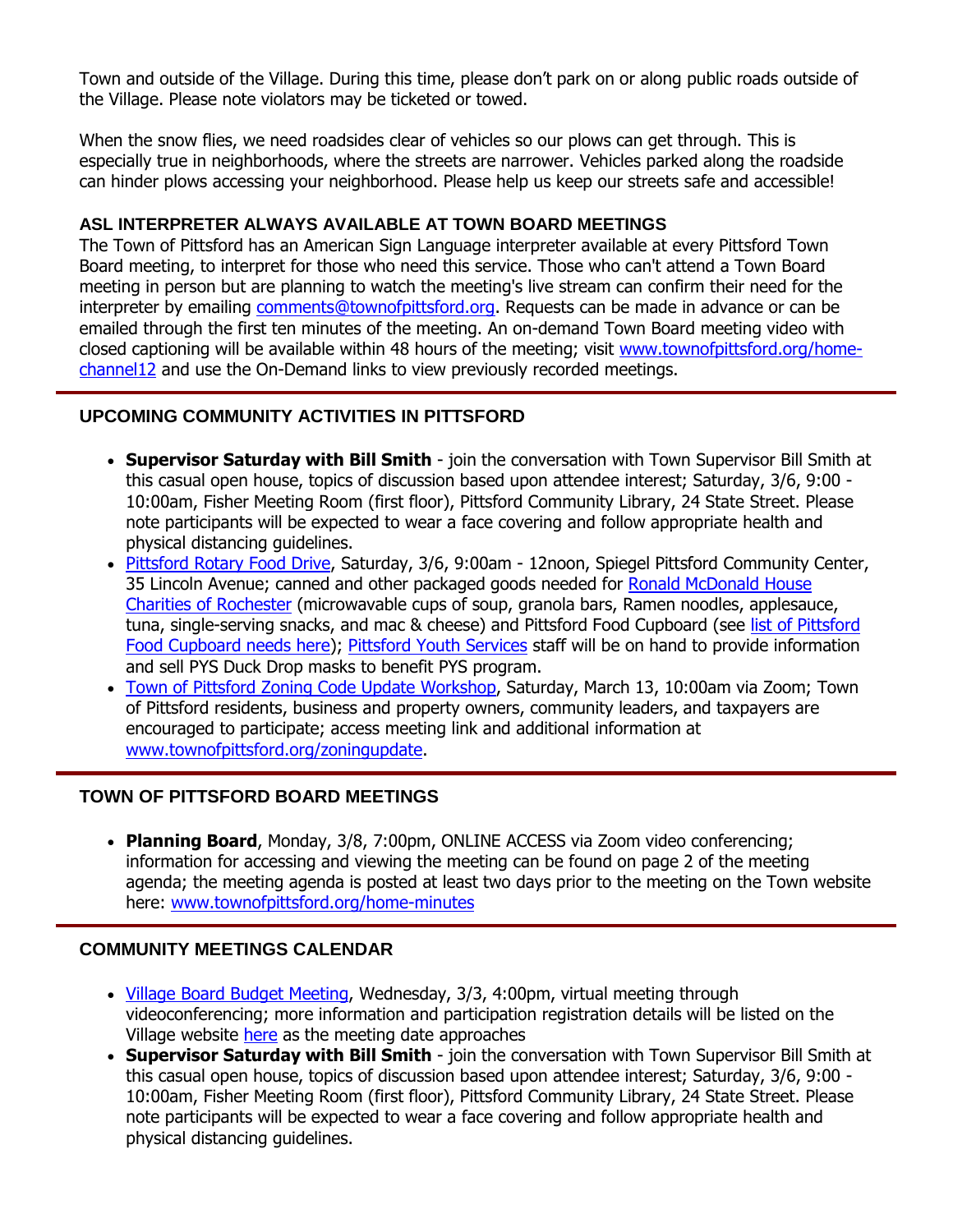- [Board of Education Budget Work Session](http://r20.rs6.net/tn.jsp?f=001II1FNdzkItUrS2OOIj8UEToBaQoxHvJoZJ5AJXL0KWrI7t2-RCjnXMJ0FYDT2MxgHSuBM7O_Ybz8YjUfQ34qLTjxinx3eOvZ3wTWbBFPMiqBMGSMjl6B5feBZX1lFW1GDEbEBmw8UTuHMTSertODc_NjFZDKfFB44KU0TYF_vST6fqv26D_s3QBudlUGaABbgRS5_LY-RrcsY-9qm-Ylw-_s27jRLhqMrKnfU0blIeHFr2UTemt6o4C89fW2JFWLkkH5rznUKSU=&c=44nJltt8DQHtJH5pXG7U5ncI6B3qc9Ed_oXkk-bCtAU2GDdlmzGjwA==&ch=6m_GcSrMg34EWpVSFYgbl-HAIMWNVXqLAUkoScOpJbDgrA_O-jvdkw==) (6:00pm) and meeting (7:00pm), Tuesday, 3/9, Barker Road Middle School McCluski Board Room, 75 Barker Road
- [Village Board of Trustees](http://r20.rs6.net/tn.jsp?f=001II1FNdzkItUrS2OOIj8UEToBaQoxHvJoZJ5AJXL0KWrI7t2-RCjnXMzId8gEKYAcrYT28D7NBSEEbnGTDO7rCgtuR3i-T6uTjjvcLNv-pXVrWQItp1oXojqvE_HiWdFblDd1GMEpmTGVYD_RLdb5yFYf_fGJ1uYc4dngz88m109UPW61v5itMHf04fLrKLkz3Aga2N2hxhjgRoR350E3NmQ_yadkieXpl6j6rHrtaDeJ1zfDUv9TfroZtYnisRTI8_glJCUzZNkknZg_xh81IPKG-JgySzQH&c=44nJltt8DQHtJH5pXG7U5ncI6B3qc9Ed_oXkk-bCtAU2GDdlmzGjwA==&ch=6m_GcSrMg34EWpVSFYgbl-HAIMWNVXqLAUkoScOpJbDgrA_O-jvdkw==) meeting, Tuesday, 3/9, 6:30pm, virtual meeting through videoconferencing; more information and participation registration details will be listed on the Village website [here](http://r20.rs6.net/tn.jsp?f=001II1FNdzkItUrS2OOIj8UEToBaQoxHvJoZJ5AJXL0KWrI7t2-RCjnXMzId8gEKYAcrYT28D7NBSEEbnGTDO7rCgtuR3i-T6uTjjvcLNv-pXVrWQItp1oXojqvE_HiWdFblDd1GMEpmTGVYD_RLdb5yFYf_fGJ1uYc4dngz88m109UPW61v5itMHf04fLrKLkz3Aga2N2hxhjgRoR350E3NmQ_yadkieXpl6j6rHrtaDeJ1zfDUv9TfroZtYnisRTI8_glJCUzZNkknZg_xh81IPKG-JgySzQH&c=44nJltt8DQHtJH5pXG7U5ncI6B3qc9Ed_oXkk-bCtAU2GDdlmzGjwA==&ch=6m_GcSrMg34EWpVSFYgbl-HAIMWNVXqLAUkoScOpJbDgrA_O-jvdkw==) as the meeting date approaches
- [American Legion Rayson-Miller Post 899](http://r20.rs6.net/tn.jsp?f=001II1FNdzkItUrS2OOIj8UEToBaQoxHvJoZJ5AJXL0KWrI7t2-RCjnXF5sdssc0i8RN-J56U-6gnVR2a7FzjE2VAQeC-XyvZXTcJiN1FpbRT5mefiyOtqjUGPRTOK4MlkoUN7PnixydIFEFpb3mLLdSd_9EykAZpzN&c=44nJltt8DQHtJH5pXG7U5ncI6B3qc9Ed_oXkk-bCtAU2GDdlmzGjwA==&ch=6m_GcSrMg34EWpVSFYgbl-HAIMWNVXqLAUkoScOpJbDgrA_O-jvdkw==) TUESDAY MORNING BREAKFAST MEETINGS CANCELED UNTIL FURTHER NOTICE due to COVID-19 coronavirus social distancing requirements. Eligible veterans welcome to join the Post; for [membership information](http://r20.rs6.net/tn.jsp?f=001II1FNdzkItUrS2OOIj8UEToBaQoxHvJoZJ5AJXL0KWrI7t2-RCjnXF5sdssc0i8RAIRmdggVCw7IOj2PKhWolMyzmXS9OdaWo9RNNlcqCwlnOPZO-lnqUjnP5DmGe41Cp1dl-G_Ma9CiJIy97sYdcRlHmt4SxMM2SfjkzvuORvRNhLsKQyYm11CBAzY2YgOB&c=44nJltt8DQHtJH5pXG7U5ncI6B3qc9Ed_oXkk-bCtAU2GDdlmzGjwA==&ch=6m_GcSrMg34EWpVSFYgbl-HAIMWNVXqLAUkoScOpJbDgrA_O-jvdkw==) visit the [Rayson-Miller Post](http://r20.rs6.net/tn.jsp?f=001II1FNdzkItUrS2OOIj8UEToBaQoxHvJoZJ5AJXL0KWrI7t2-RCjnXG_THM5IjNpbtTPpaZSrtrDfq2H2m7iIxwJldCjfBnaf5zv5XzlpL73MAMCk3Z-C42YOkWlHm5BSzuS6V5KgKmq6XFyCcoJoGxgdQl2lDre1tdMIJBQPGxpokVVGJswgSdaN2aPHgC7x6rOHrNTMJ-kGxuzcOQNUbDe4PP4ytDQqqiqyrUN-OW_K1WuyHSkKsAbmPaozpX4z&c=44nJltt8DQHtJH5pXG7U5ncI6B3qc9Ed_oXkk-bCtAU2GDdlmzGjwA==&ch=6m_GcSrMg34EWpVSFYgbl-HAIMWNVXqLAUkoScOpJbDgrA_O-jvdkw==)  [website](http://r20.rs6.net/tn.jsp?f=001II1FNdzkItUrS2OOIj8UEToBaQoxHvJoZJ5AJXL0KWrI7t2-RCjnXG_THM5IjNpbtTPpaZSrtrDfq2H2m7iIxwJldCjfBnaf5zv5XzlpL73MAMCk3Z-C42YOkWlHm5BSzuS6V5KgKmq6XFyCcoJoGxgdQl2lDre1tdMIJBQPGxpokVVGJswgSdaN2aPHgC7x6rOHrNTMJ-kGxuzcOQNUbDe4PP4ytDQqqiqyrUN-OW_K1WuyHSkKsAbmPaozpX4z&c=44nJltt8DQHtJH5pXG7U5ncI6B3qc9Ed_oXkk-bCtAU2GDdlmzGjwA==&ch=6m_GcSrMg34EWpVSFYgbl-HAIMWNVXqLAUkoScOpJbDgrA_O-jvdkw==)
- Pittsford [Rotary Club,](http://r20.rs6.net/tn.jsp?f=001II1FNdzkItUrS2OOIj8UEToBaQoxHvJoZJ5AJXL0KWrI7t2-RCjnXKxoDxGnlgnNZy0KXYVF0aNGelXWgdaVUAKUUyDYdgooQcbI4dZhqESfMLVNmvcUO0jDCn0Gk7vx-LCDkaftJ1Av7LkRVdasPhjzB3GaDnzj&c=44nJltt8DQHtJH5pXG7U5ncI6B3qc9Ed_oXkk-bCtAU2GDdlmzGjwA==&ch=6m_GcSrMg34EWpVSFYgbl-HAIMWNVXqLAUkoScOpJbDgrA_O-jvdkw==) WEEKLY IN-PERSON MEETINGS CANCELED UNTIL FURTHER NOTICE due to COVID-19 coronavirus social distancing requirements; check the Pittsford Rotary Facebook page for virtual meeting information.
- [Pittsford Art Group](http://r20.rs6.net/tn.jsp?f=001II1FNdzkItUrS2OOIj8UEToBaQoxHvJoZJ5AJXL0KWrI7t2-RCjnXFpPBm5ycCLW5cZOCx5F1QJ2z3TUMKrD5o8Fak4H7XmNANcof_rSHp5RHQHRt1eNy9k0M7SaSnsHH3jZaFmWXe07AejynAkCX-WZ6u5uMCtL07IVb1pZ714=&c=44nJltt8DQHtJH5pXG7U5ncI6B3qc9Ed_oXkk-bCtAU2GDdlmzGjwA==&ch=6m_GcSrMg34EWpVSFYgbl-HAIMWNVXqLAUkoScOpJbDgrA_O-jvdkw==) is conducting monthly meetings for members via Zoom and typically displays artwork at the Pittsford Town Hall, Village Hall, The Friendly Home, Star Physical Therapy and the First Presbyterian Church of Pittsford. For further information or to become a member, please visit [www.pittsfordartgroup.com](http://r20.rs6.net/tn.jsp?f=001II1FNdzkItUrS2OOIj8UEToBaQoxHvJoZJ5AJXL0KWrI7t2-RCjnXNqgWDGrB4AdHUuPAS6XI5E6wbto_Ivfq-pz7qh1dtIvvMDE9G4EBBZugg8Fq_mnx-qEhyrhQY4PvtjGaMTLyWb48dvSgbnnrlsgj6bmvd8e&c=44nJltt8DQHtJH5pXG7U5ncI6B3qc9Ed_oXkk-bCtAU2GDdlmzGjwA==&ch=6m_GcSrMg34EWpVSFYgbl-HAIMWNVXqLAUkoScOpJbDgrA_O-jvdkw==) or contact PAG president [Margie Mitchell](mailto:mhsmitchell@gmail.com?subject=Pittsford%20Art%20Group%20Meetings%20and%20Membership)

### **Town Facility Access**

**Spiegel Pittsford Community Center** - building is open 8:00am - 5:00pm Monday-Thursday, 8:00am - 6:00pm Friday, and 9:00am - 5:00pm Saturday. Senior "Grab N Go" meals will continue every Wednesday and Friday; pickup is at the bus loop behind the Community Center. Registration for low-risk activities and virtual programs begins in advance of each session. See Program Info & Registration link at [www.townofpittsford.org/home-recreation.](http://r20.rs6.net/tn.jsp?f=001II1FNdzkItUrS2OOIj8UEToBaQoxHvJoZJ5AJXL0KWrI7t2-RCjnXEBjEgvyQDuezaV90B29R-I2cdSfh9FjkBpRejBEdZh_vE7Wel2W4Ajggn1Sx6kSoejjQ6FxFpr7Iu-0Q_FrQsG0YwYz-1H1Uqxn3L-aIh-f3gWXX5YnSwruK_5cOTMYcQ==&c=44nJltt8DQHtJH5pXG7U5ncI6B3qc9Ed_oXkk-bCtAU2GDdlmzGjwA==&ch=6m_GcSrMg34EWpVSFYgbl-HAIMWNVXqLAUkoScOpJbDgrA_O-jvdkw==) Programs will continue to open as we receive further guidance.

**Pittsford Community Library** - the Library is now open for limited hours and services; enter from the parking lot entrance. The Library also has many online resources, programs and activities for all ages to enjoy. For current Library hours, services, resources, and other updates, visit the Library's update page at [www.bit.ly/pclupdates.](http://r20.rs6.net/tn.jsp?f=001II1FNdzkItUrS2OOIj8UEToBaQoxHvJoZJ5AJXL0KWrI7t2-RCjnXNBh_kfL-98dlBw6BWQhfjQdO9ETbQ78OhRQkNQD9C0Z7T0RamtlzlmtnWOuCUWW6Iz6C9IfJVSVkA8fgmJnYL4b--B9OHOamg==&c=44nJltt8DQHtJH5pXG7U5ncI6B3qc9Ed_oXkk-bCtAU2GDdlmzGjwA==&ch=6m_GcSrMg34EWpVSFYgbl-HAIMWNVXqLAUkoScOpJbDgrA_O-jvdkw==) For virtual children's programming check the Library's Facebook page [www.facebook.com/PittsfordLibrary/.](http://r20.rs6.net/tn.jsp?f=001II1FNdzkItUrS2OOIj8UEToBaQoxHvJoZJ5AJXL0KWrI7t2-RCjnXHZPHWTDyRi4SDOReaDc8kmlfvYIV_OSKCLF7rrP1oPuJyjqeAzjtfADgTO_5voiRQyRcNRGIWiC45YBD0uLbnK3Hy-sWOG_GFm9YEw24v-9T8iTrOPLOLM=&c=44nJltt8DQHtJH5pXG7U5ncI6B3qc9Ed_oXkk-bCtAU2GDdlmzGjwA==&ch=6m_GcSrMg34EWpVSFYgbl-HAIMWNVXqLAUkoScOpJbDgrA_O-jvdkw==) The Book Drop return area is open; please only deposit returned books; for information on book sale donations visit [www.pittsfordlibraryfriends.com.](http://r20.rs6.net/tn.jsp?f=001II1FNdzkItUrS2OOIj8UEToBaQoxHvJoZJ5AJXL0KWrI7t2-RCjnXI36uTDO15Y_LqUVYKskAGFIE2d7viKBBcKBebl8TE4NgkBPQnnHDpxTUPToNpCzkmUihDPdrktUzgHqdrAvi-QawefZIv5bMIwbi9OjLjTefE03s99tiw4=&c=44nJltt8DQHtJH5pXG7U5ncI6B3qc9Ed_oXkk-bCtAU2GDdlmzGjwA==&ch=6m_GcSrMg34EWpVSFYgbl-HAIMWNVXqLAUkoScOpJbDgrA_O-jvdkw==) Regular due dates for all materials have resumed; check your receipt or your Library account for exact due dates. Low contact pickup of Library materials is available for Monroe County Library System cardholders.

**Town Hall** is open to residents by appointment only; in-person meetings will be limited and allowed only when absolutely necessary. Calls should be made to the department related to the inquiry. Town Hall remains staffed to handle business online and by mail, phone, email and the "drop slot" to the right of the front door and at the back door of Town Hall.

**Town Clerk:** All services of the Town Clerk are available online, by mail, phone and email. If necessary, an appointment can be arranged. Contact at 248-6210 or Idillon@townofpittsford.org, mail materials to Pittsford Town Clerk's Office, 11 South Main Street, Pittsford NY 14534. Services info at [www.townofpittsford.org/home-clerk.](http://r20.rs6.net/tn.jsp?f=001II1FNdzkItUrS2OOIj8UEToBaQoxHvJoZJ5AJXL0KWrI7t2-RCjnXP9gX2MdB0xGcIiduCR9oNjoE7IoJQQDCt6u6AfIRVSah5zv2kkhd1NqLSrs7Ek30KIjyInrYCl2Q4sLJaO7TG9Ho9gzLCZoemCQrefCAjamFZbPlBvzHXk=&c=44nJltt8DQHtJH5pXG7U5ncI6B3qc9Ed_oXkk-bCtAU2GDdlmzGjwA==&ch=6m_GcSrMg34EWpVSFYgbl-HAIMWNVXqLAUkoScOpJbDgrA_O-jvdkw==)

**Town Court:** Pittsford Town Court sessions are being scheduled on a limited basis. Town Court staff are available via phone and email Monday - Friday from 9:00am - 5:00pm; call (585) 248-6238 or email at [pdromgoole@townofpittsford.org.](mailto:pdromgoole@townofpittsford.org) Visitors must follow appropriate health safety and social distancing requirements for Court appearances and Court Office visits.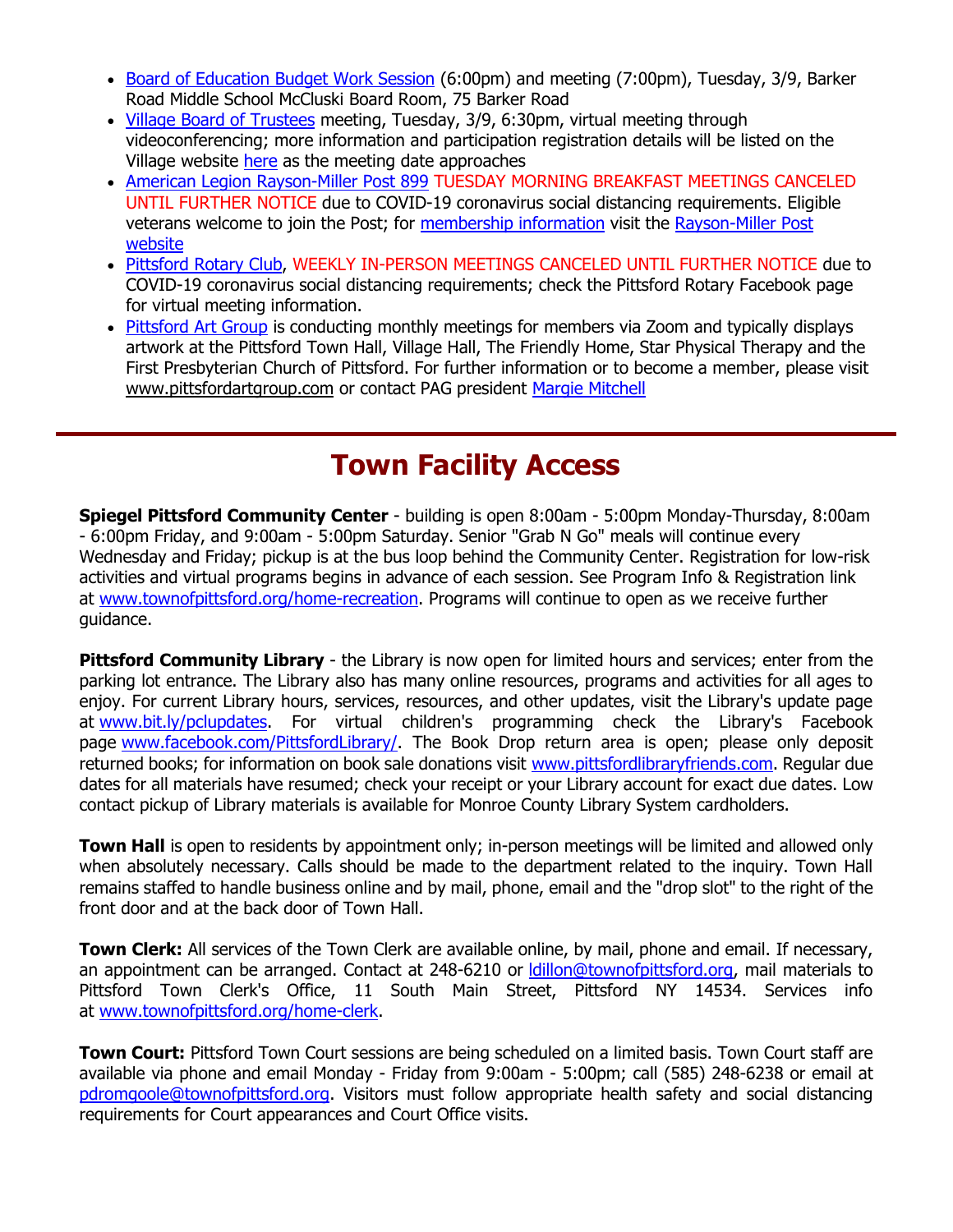**All Town Playgrounds:** residents may use Town playgrounds at their own risk, as it is not possible for the Town to keep equipment appropriately sanitized after every use. Those using Town playgrounds are expected to observe COVID-19 social distancing and hygiene protocols.

**All Town Parks:** Farm View Park and Hopkins Park are closed as of November 2020 and will remain closed through the spring of 2021. All other Town parks remain open; all courts are open, all athletic fields are open to groups of 25 individuals or less, and all trails and walkways are accessible. Those using Town parks are expected to observe COVID-19 social distancing and hygiene protocols.

**Thornell Farm Park:** the park is open and per State requirements, all grass and turf sports fields are open to group activities of 25 individuals or less; the tennis courts, trails, walkways and the playground are open to residents. COVID-19 social distancing and hygiene protocols are required.

**King's Bend Park Lodges:** the lodges are open for reservations; per State and Federal governments all COVID-19 safety guidelines must be followed while at the lodges. Lodge capacities will adhere to New York State COVID-19 guidelines. Please note COVID-19 social distancing and hygiene protocols are required.

**The Mile Post School:** the building is closed to the public until further notice, as the site is being used as a Public Works crew operation center.

**Building Department:** As of May 15, 2020 the Governor has begun the phased reopening of New York State. The Town of Pittsford and the surrounding Finger Lakes region have met the criteria set by the Governor to reopen. Construction is included in Phase 1 of the reopening plan. As construction moves forward, all COVID-19 safety guidelines set by the State and Federal governments must be followed while on the job site. To protect the community and limit the spread of COVID-19, the Town of Pittsford has altered accordingly its inspection and permitting procedures. See the Town of Pittsford COVID-19 Building Inspection Procedures for details; additional information can be found here: New York State Construction Guidelines. For more information contact Town of Pittsford Building Inspector Mark Lenzi at [mlenzi@townofpittsford.org](mailto:mlenzi@townofpittsford.org?subject=COVID-19%20Construciton%20Information) or call the Town Building Department at 585-248-6265.

**Town Public Works** - Highway, Sewer and Parks Departments: All operations continue. Crews in these departments are following hygiene and social distancing protocols in light of the COVID-19 threat.

#### **Monroe County Services at Town facilities:**

The County has suspended until further notice Passport Services at Town Hall and Mobile DMV service at Pittsford Town Court. Find updated information for Monroe County DMV here [https://www2.monroecounty.gov/clerk-COVID-19.](http://r20.rs6.net/tn.jsp?f=001II1FNdzkItUrS2OOIj8UEToBaQoxHvJoZJ5AJXL0KWrI7t2-RCjnXKqvyfxYlexsplOlhSQXmKCshfCk1aW-TB4dqhL-5wr-HTQAox5vBSUqkE2JSAyrCj9f4cHObXHD44X130g_zn2MSG4wvcAfvooKDas90bUqp-JJMGgXR4E=&c=44nJltt8DQHtJH5pXG7U5ncI6B3qc9Ed_oXkk-bCtAU2GDdlmzGjwA==&ch=6m_GcSrMg34EWpVSFYgbl-HAIMWNVXqLAUkoScOpJbDgrA_O-jvdkw==)

Further information and updates can be found at [www.townofpittsford.org/covid-19info.](http://r20.rs6.net/tn.jsp?f=001II1FNdzkItUrS2OOIj8UEToBaQoxHvJoZJ5AJXL0KWrI7t2-RCjnXJdNHbIB7k8UEOFY-9yFZsaIfft3kMo9yvbh0qW05YfWO4dDG183Mt2Fwl5up1GT-XBw3szMehDkROTaLt4M5Xu7-I29jLBDgEnpXuWYsQSb-nNcc7CORfI=&c=44nJltt8DQHtJH5pXG7U5ncI6B3qc9Ed_oXkk-bCtAU2GDdlmzGjwA==&ch=6m_GcSrMg34EWpVSFYgbl-HAIMWNVXqLAUkoScOpJbDgrA_O-jvdkw==)

### **COVID-19 Coronavirus Information Links**

Further Town of Pittsford COVID-19 coronavirus information and updates can be found at [www.townofpittsford.org/covid-19info.](http://r20.rs6.net/tn.jsp?f=001II1FNdzkItUrS2OOIj8UEToBaQoxHvJoZJ5AJXL0KWrI7t2-RCjnXJdNHbIB7k8UEOFY-9yFZsaIfft3kMo9yvbh0qW05YfWO4dDG183Mt2Fwl5up1GT-XBw3szMehDkROTaLt4M5Xu7-I29jLBDgEnpXuWYsQSb-nNcc7CORfI=&c=44nJltt8DQHtJH5pXG7U5ncI6B3qc9Ed_oXkk-bCtAU2GDdlmzGjwA==&ch=6m_GcSrMg34EWpVSFYgbl-HAIMWNVXqLAUkoScOpJbDgrA_O-jvdkw==)

[Pittsford Central School District COVID-19 Coronavirus Updates](http://r20.rs6.net/tn.jsp?f=001II1FNdzkItUrS2OOIj8UEToBaQoxHvJoZJ5AJXL0KWrI7t2-RCjnXHZPHWTDyRi4R7XcxJ6b-TAw_pnWvGI-HSNedzM0-FRvc6Tnsto8Q03IsS8Rxz4SxQbHuDS0woF_cJiFoKjSkJgVgWgxBCjwLkS1zW5gR3SUH60MHycz3qp2aQDAWGL9Zg==&c=44nJltt8DQHtJH5pXG7U5ncI6B3qc9Ed_oXkk-bCtAU2GDdlmzGjwA==&ch=6m_GcSrMg34EWpVSFYgbl-HAIMWNVXqLAUkoScOpJbDgrA_O-jvdkw==)

You can find information on COVID-19 coronavirus at the County Health Department's website: [https://www2.monroecounty.gov/health-index.php.](http://r20.rs6.net/tn.jsp?f=001II1FNdzkItUrS2OOIj8UEToBaQoxHvJoZJ5AJXL0KWrI7t2-RCjnXMlNpmXVytsjzniyUX1rcB99ZEyjZxGGSFVnvTQd0YJ6vNPwG-V-dh6LN322K-RaZSlMuH9NHu59Uzr9XbCoCAIai4hwHzy5_gvzIZrc8HSuDFOr8KsPtbMmZ90cQ_vW8w==&c=44nJltt8DQHtJH5pXG7U5ncI6B3qc9Ed_oXkk-bCtAU2GDdlmzGjwA==&ch=6m_GcSrMg34EWpVSFYgbl-HAIMWNVXqLAUkoScOpJbDgrA_O-jvdkw==)